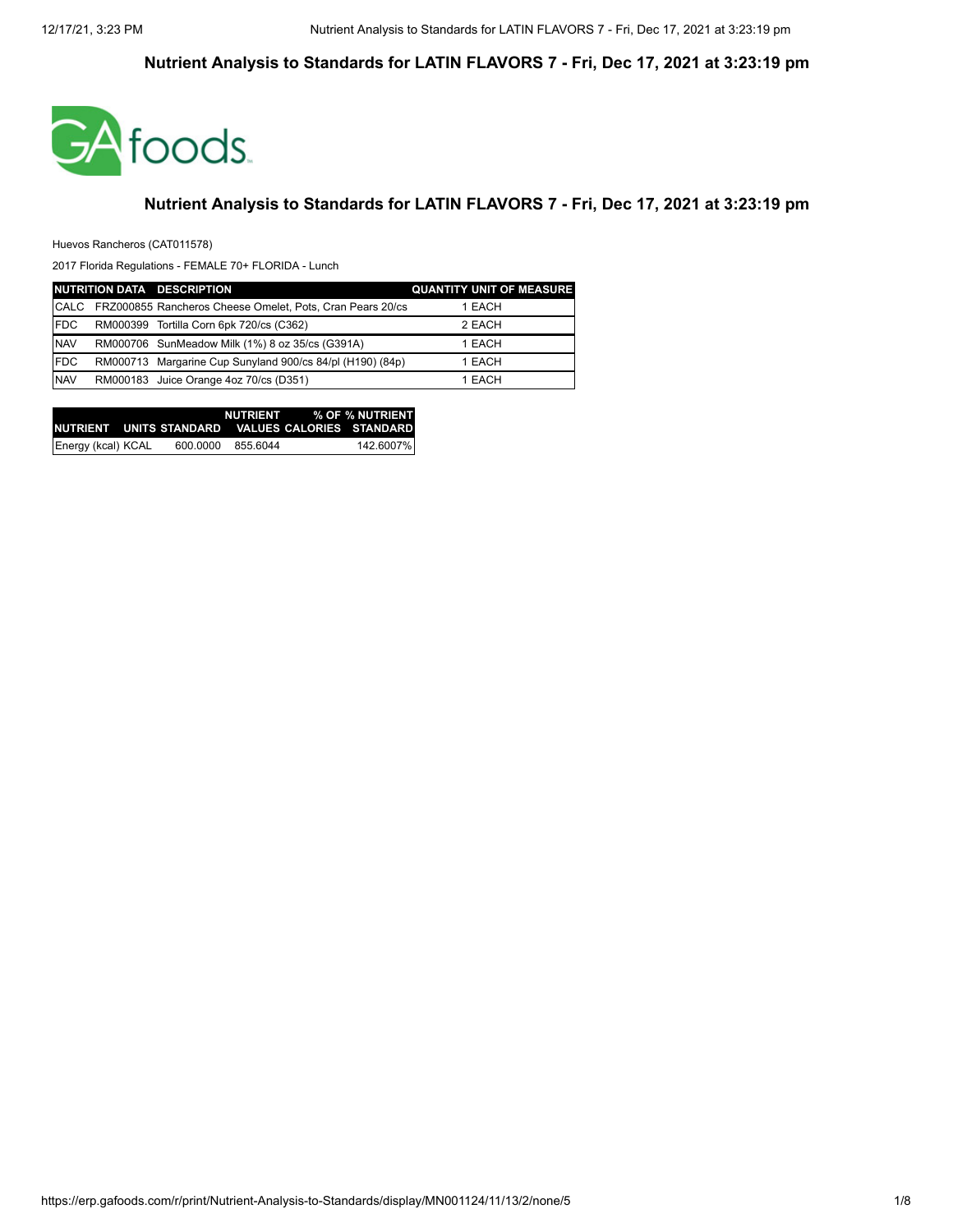

Black Beans & Rice (CAT010516)

|             | NUTRITION DATA DESCRIPTION                                | <b>QUANTITY UNIT OF MEASURE</b> |
|-------------|-----------------------------------------------------------|---------------------------------|
| <b>CALC</b> | FRZ000108 Black Beans & Rice, Corn, Carrots 20/cs (M630)  | 1 EACH                          |
| <b>NAV</b>  | RM001025 Peaches in Juice 4oz 24/tray (F902) (Fnsh Prod)  | 1 EACH                          |
| <b>NAV</b>  | RM000706 SunMeadow Milk (1%) 8 oz 35/cs (G391A)           | 1 EACH                          |
| <b>IFDC</b> | RM000399 Tortilla Corn 6pk 720/cs (C362)                  | 2 EACH                          |
| <b>IFDC</b> | RM000713 Margarine Cup Sunyland 900/cs 84/pl (H190) (84p) | 1 EACH                          |

|                    |          |          | NUTRIENT % OF % NUTRIENT                            |
|--------------------|----------|----------|-----------------------------------------------------|
|                    |          |          | INUTRIENT UNITS STANDARD VALUES CALORIES STANDARD I |
| Energy (kcal) KCAL | 600.0000 | 645.9065 | 107.6511%                                           |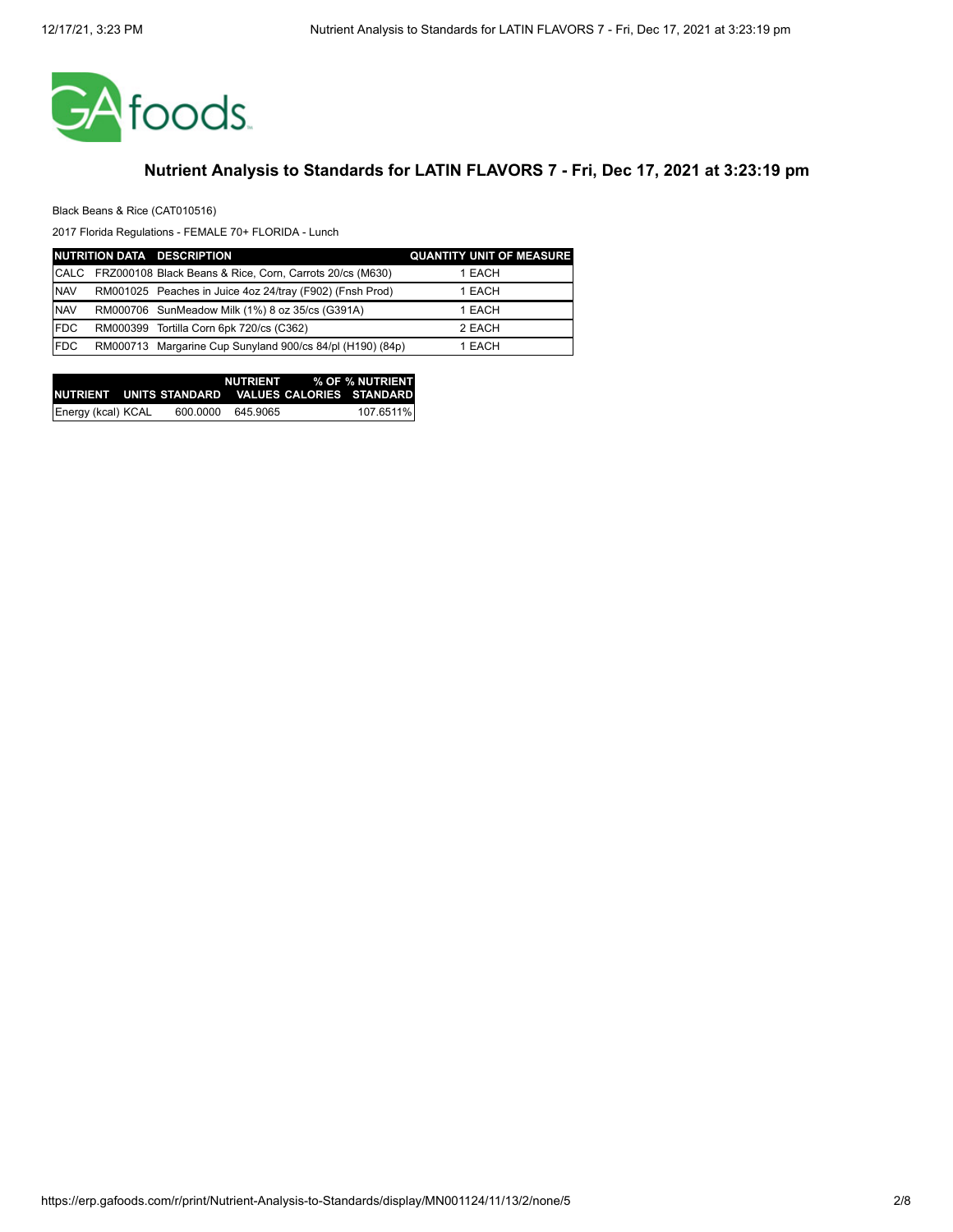

Burrito w/ Queso (CAT011474)

|            | NUTRITION DATA DESCRIPTION                                      | <b>QUANTITY UNIT OF MEASURE</b> |
|------------|-----------------------------------------------------------------|---------------------------------|
|            | CALC FRZ000109 Bean Burrito w/Queso, Spinach, Corn 20/cs (M640) | 1 EACH                          |
| <b>NAV</b> | RM000706 SunMeadow Milk (1%) 8 oz 35/cs (G391A)                 | 1 EACH                          |
| <b>NAV</b> | RM000222 Mixed Fruit 4oz 24/try (F900) (Fnsh Prod)              | 1 EACH                          |

|                    |          |          | NUTRIENT % OF % NUTRIENT                           |
|--------------------|----------|----------|----------------------------------------------------|
|                    |          |          | INUTRIENT UNITS STANDARD VALUES CALORIES STANDARD. |
| Energy (kcal) KCAL | 600.0000 | 857.6301 | 142.9384%                                          |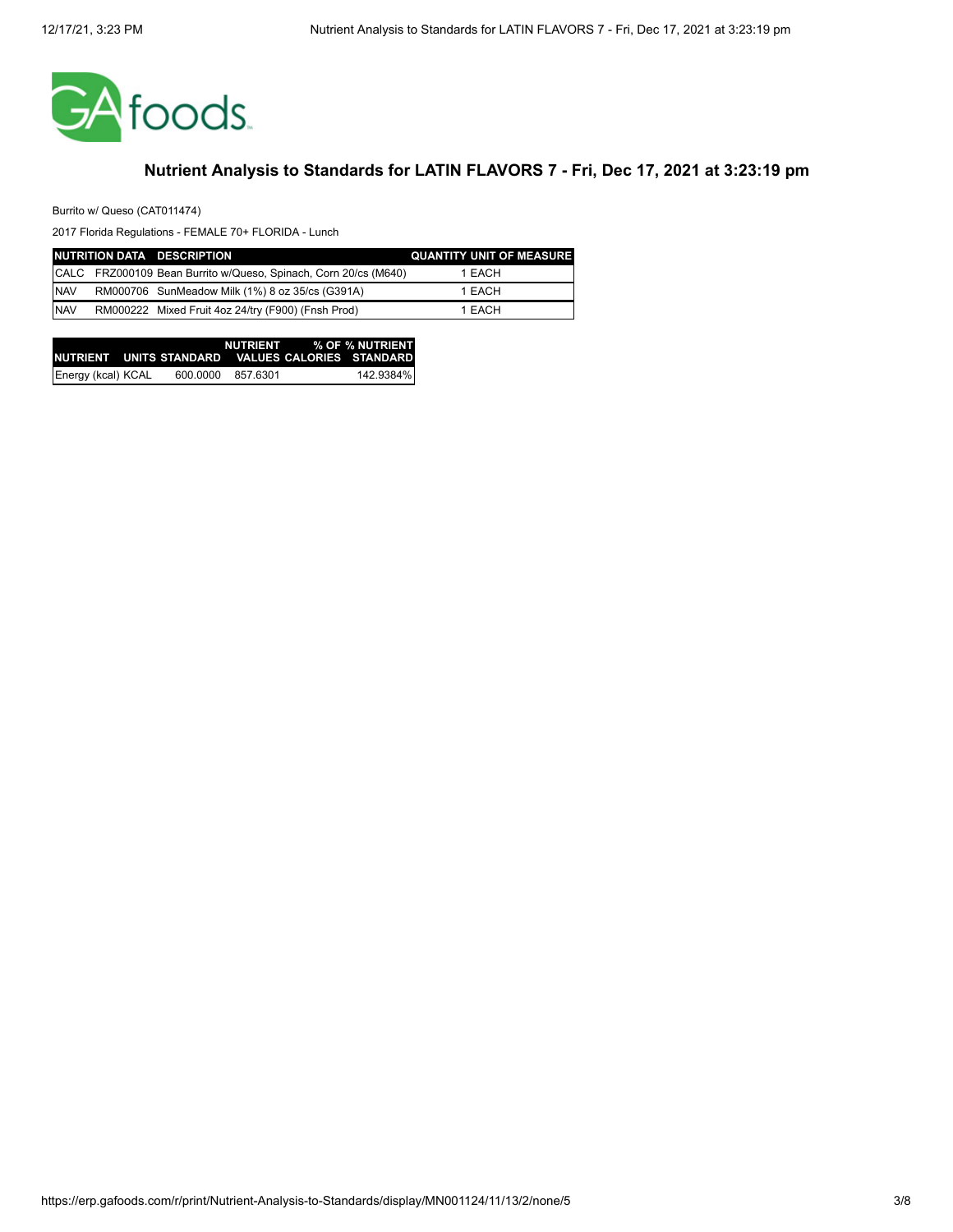

Chicken Stew (CAT008131)

|             | NUTRITION DATA DESCRIPTION                                | <b>QUANTITY UNIT OF MEASURE</b> |
|-------------|-----------------------------------------------------------|---------------------------------|
| <b>IFDC</b> | RM002524 COOKIE, MOON PIE BANANA 1 OZ IW MINI             | 1 EACH                          |
| <b>CALC</b> | FRZ000656 Chicken Stew w/Green Beans/Apple Raisin 20/cs   | 1 EACH                          |
| <b>FDC</b>  | RM000399 Tortilla Corn 6pk 720/cs (C362)                  | 2 EACH                          |
| <b>FDC</b>  | RM000713 Margarine Cup Sunyland 900/cs 84/pl (H190) (84p) | 1 EACH                          |
| <b>NAV</b>  | RM000706 SunMeadow Milk (1%) 8 oz 35/cs (G391A)           | 1 EACH                          |

|                    |          |          | NUTRIENT % OF % NUTRIENT                           |
|--------------------|----------|----------|----------------------------------------------------|
|                    |          |          | INUTRIENT UNITS STANDARD VALUES CALORIES STANDARDI |
| Energy (kcal) KCAL | 600.0000 | 933.9404 | 155.6567%                                          |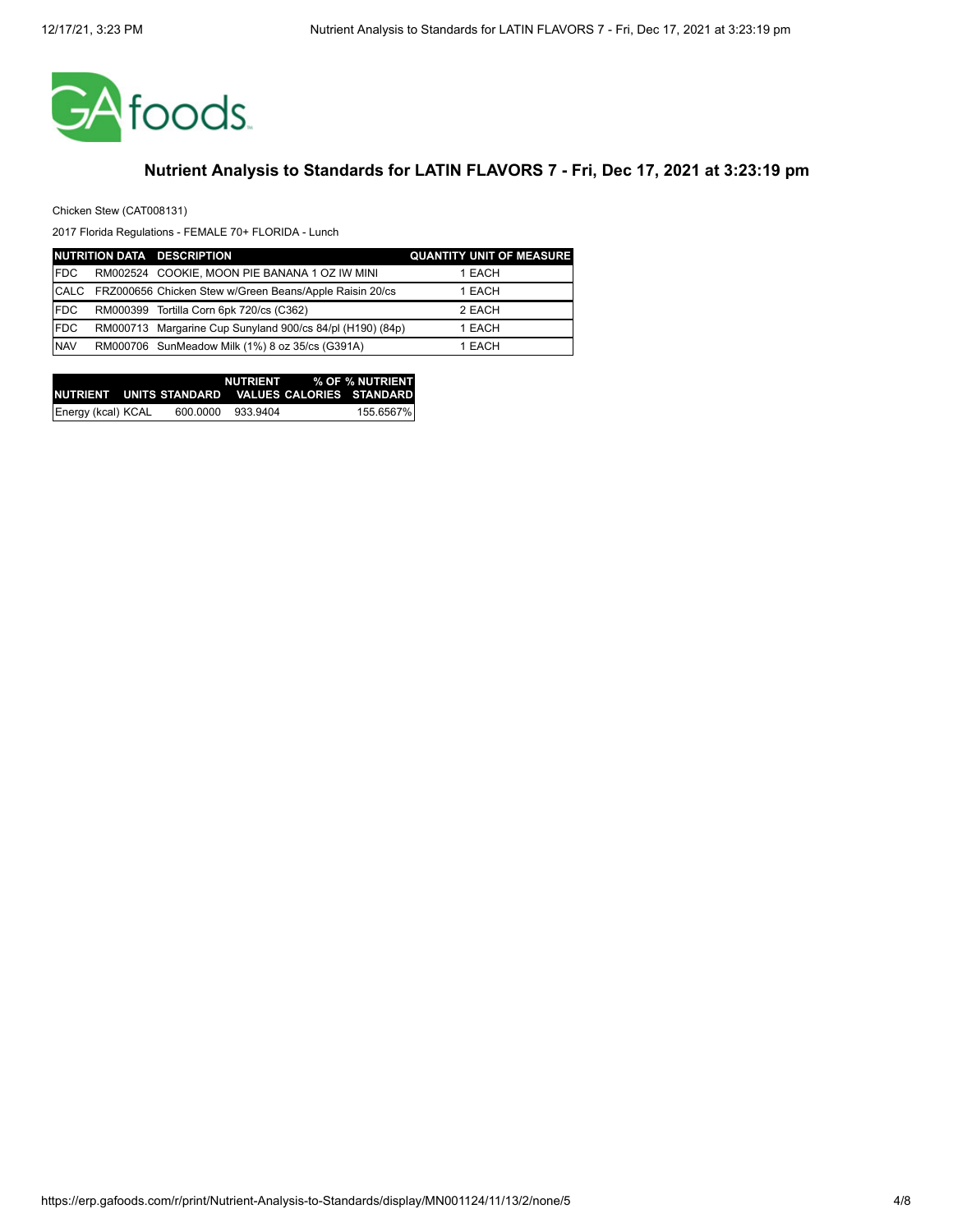

Beef w/Picadillo Sauce (CAT006707)

|             | NUTRITION DATA DESCRIPTION                                  | <b>QUANTITY UNIT OF MEASURE</b> |
|-------------|-------------------------------------------------------------|---------------------------------|
| <b>NAV</b>  | RM000169 Juice Blend 4oz 70/cs (D301)                       | 1 EACH                          |
| <b>FDC</b>  | RM000399 Tortilla Corn 6pk 720/cs (C362)                    | 1 EACH                          |
| <b>NAV</b>  | RM000706 SunMeadow Milk (1%) 8 oz 35/cs (G391A)             | 1 EACH                          |
| <b>FDC</b>  | RM000713 Margarine Cup Sunyland 900/cs 84/pl (H190) (84p)   | 1 EACH                          |
| <b>CALC</b> | FRZ000563 Steak Patty w/Picadillo/Swt Pot/Peas 20/cs (M385) | 1 EACH                          |

|                    |          |          | NUTRIENT % OF % NUTRIENT                           |
|--------------------|----------|----------|----------------------------------------------------|
|                    |          |          | INUTRIENT UNITS STANDARD VALUES CALORIES STANDARDI |
| Energy (kcal) KCAL | 600.0000 | 588.3192 | 98.0532%                                           |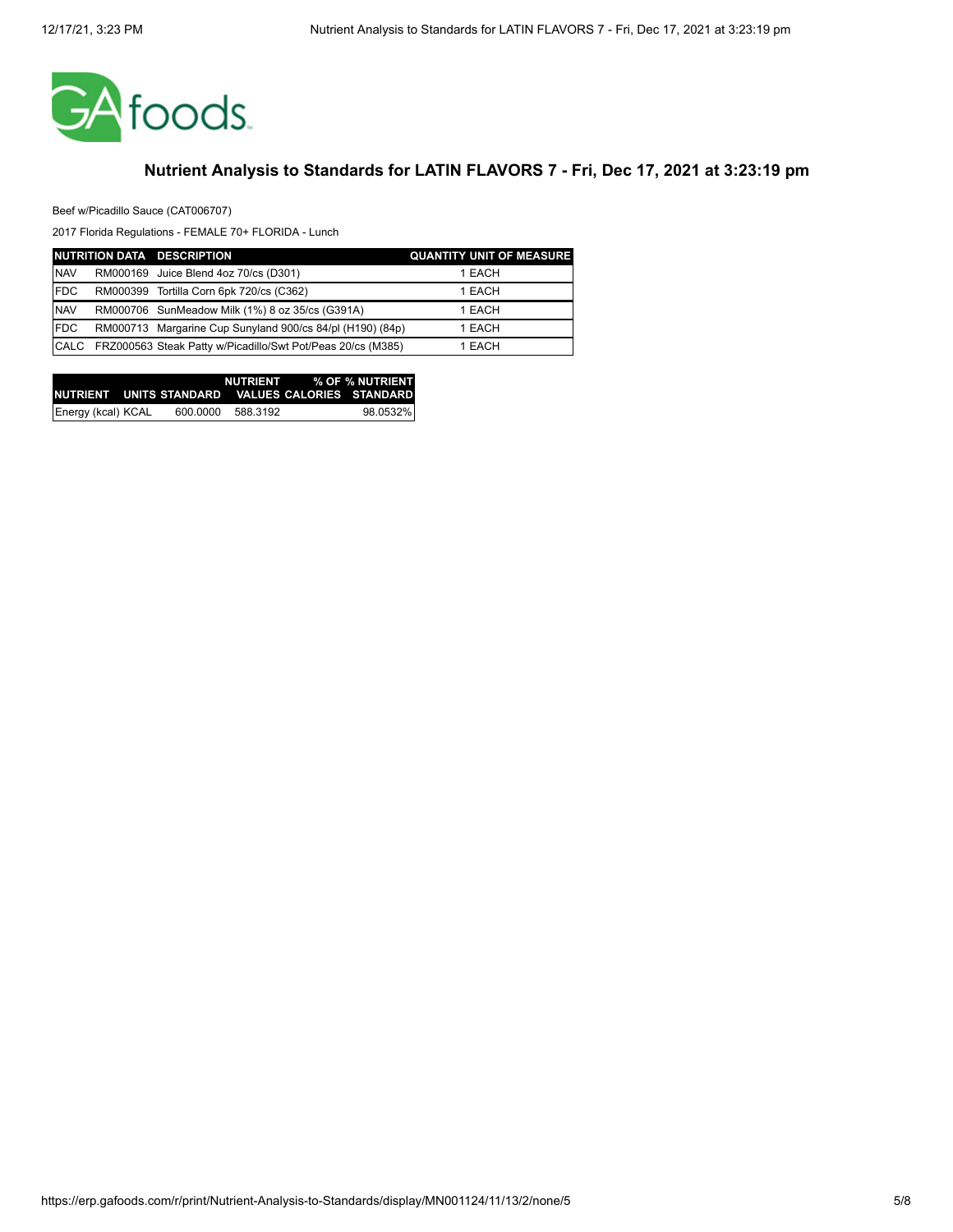

Baked Chicken and Rice (CAT006704)

|             | NUTRITION DATA DESCRIPTION                                   | <b>QUANTITY UNIT OF MEASURE</b> |
|-------------|--------------------------------------------------------------|---------------------------------|
| <b>NAV</b>  | RM000185 Juice Orange/Pineapple 4oz 70/cs (D361)             | 1 EACH                          |
| <b>FDC</b>  | RM000713 Margarine Cup Sunyland 900/cs 84/pl (H190) (84p)    | 2 EACH                          |
| <b>NAV</b>  | RM000706 SunMeadow Milk (1%) 8 oz 35/cs (G391A)              | 1 EACH                          |
| <b>IFDC</b> | RM000399 Tortilla Corn 6pk 720/cs (C362)                     | 2 EACH                          |
| <b>CALC</b> | FRZ000848 Diced Chicken, Gr Bean, Yel Rice w/ TomChive 20/cs | 1 EACH                          |

|                    |          |          | NUTRIENT % OF % NUTRIENT                            |
|--------------------|----------|----------|-----------------------------------------------------|
|                    |          |          | INUTRIENT UNITS STANDARD VALUES CALORIES STANDARD I |
| Energy (kcal) KCAL | 600.0000 | 728.7086 | 121.4514%                                           |